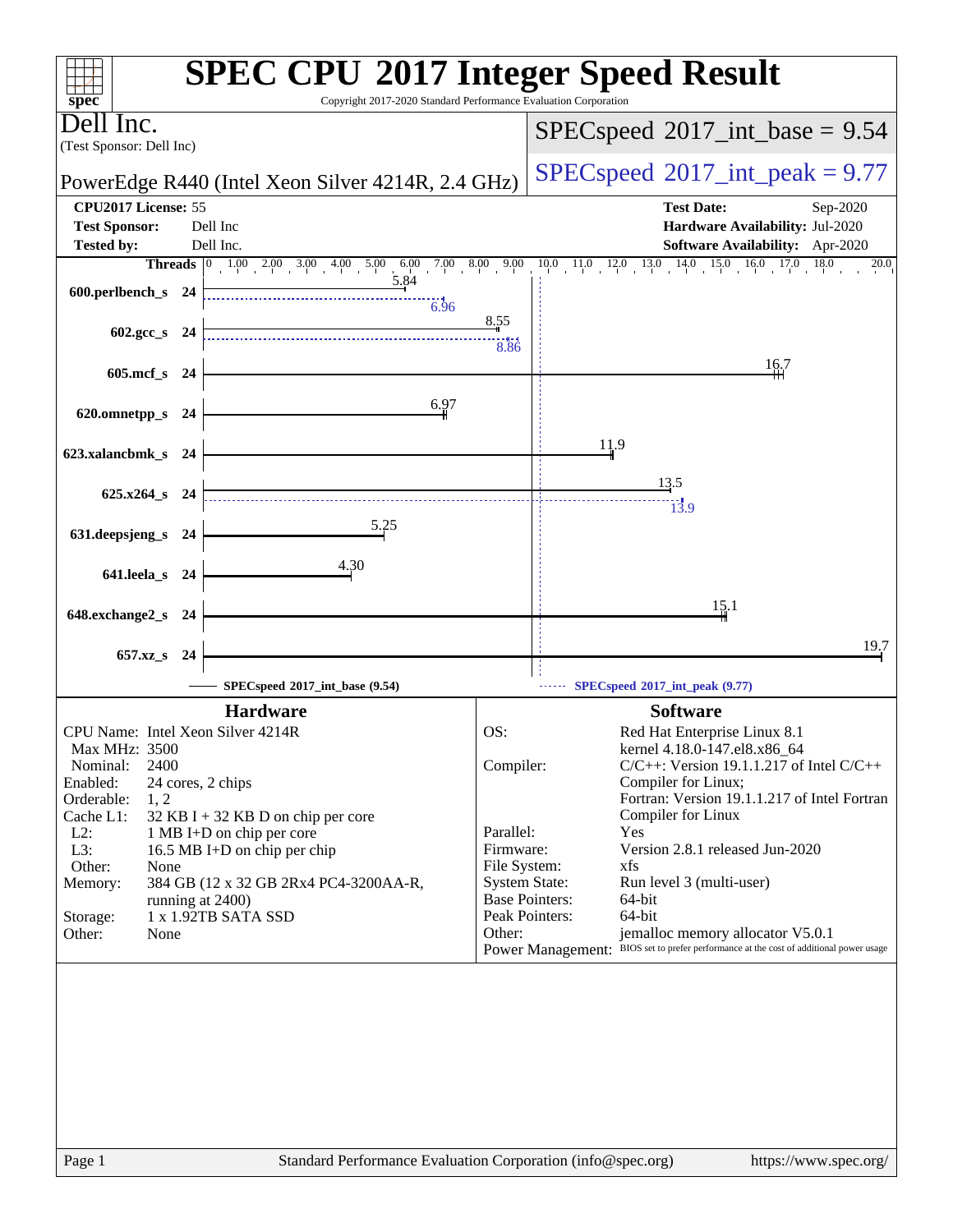Copyright 2017-2020 Standard Performance Evaluation Corporation

Dell Inc.

**[spec](http://www.spec.org/)**

(Test Sponsor: Dell Inc)

### $SPECspeed^{\circledcirc}2017\_int\_base = 9.54$  $SPECspeed^{\circledcirc}2017\_int\_base = 9.54$

PowerEdge R440 (Intel Xeon Silver 4214R, 2.4 GHz)  $\left|$  [SPECspeed](http://www.spec.org/auto/cpu2017/Docs/result-fields.html#SPECspeed2017intpeak)®[2017\\_int\\_peak = 9](http://www.spec.org/auto/cpu2017/Docs/result-fields.html#SPECspeed2017intpeak).77

**[CPU2017 License:](http://www.spec.org/auto/cpu2017/Docs/result-fields.html#CPU2017License)** 55 **[Test Date:](http://www.spec.org/auto/cpu2017/Docs/result-fields.html#TestDate)** Sep-2020 **[Test Sponsor:](http://www.spec.org/auto/cpu2017/Docs/result-fields.html#TestSponsor)** Dell Inc **[Hardware Availability:](http://www.spec.org/auto/cpu2017/Docs/result-fields.html#HardwareAvailability)** Jul-2020 **[Tested by:](http://www.spec.org/auto/cpu2017/Docs/result-fields.html#Testedby)** Dell Inc. **[Software Availability:](http://www.spec.org/auto/cpu2017/Docs/result-fields.html#SoftwareAvailability)** Apr-2020

#### **[Results Table](http://www.spec.org/auto/cpu2017/Docs/result-fields.html#ResultsTable)**

| <b>Base</b>                         |                |                |       | <b>Peak</b>    |       |                |       |                |                |              |                |              |                |              |
|-------------------------------------|----------------|----------------|-------|----------------|-------|----------------|-------|----------------|----------------|--------------|----------------|--------------|----------------|--------------|
| <b>Benchmark</b>                    | <b>Threads</b> | <b>Seconds</b> | Ratio | <b>Seconds</b> | Ratio | <b>Seconds</b> | Ratio | <b>Threads</b> | <b>Seconds</b> | <b>Ratio</b> | <b>Seconds</b> | <b>Ratio</b> | <b>Seconds</b> | <b>Ratio</b> |
| $600.$ perlbench $_s$               | 24             | 305            | 5.83  | 304            | 5.84  | 303            | 5.86  | 24             | 254            | 6.98         | 255            | 6.95         | 255            | 6.96         |
| $602 \text{.} \text{gcc}\text{.}$ s | 24             | 466            | 8.55  | 468            | 8.51  | 465            | 8.57  | 24             | 436            | 9.13         | 449            | 8.86         | 452            | 8.81         |
| $605 \text{.mcf}$ s                 | 24             | 283            | 16.7  | 281            | 16.8  | 285            | 16.5  | 24             | 283            | 16.7         | 281            | 16.8         | 285            | 16.5         |
| 620.omnetpp_s                       | 24             | 231            | 7.05  | 234            | 6.97  | 234            | 6.96  | 24             | 231            | 7.05         | 234            | 6.97         | 234            | 6.96         |
| 623.xalancbmk s                     | 24             | 119            | 11.9  | 120            | 11.8  | 119            | 11.9  | 24             | 119            | <b>11.9</b>  | 120            | 11.8         | 119            | 11.9         |
| 625.x264 s                          | 24             | 130            | 13.5  | 130            | 13.5  | 130            | 13.6  | 24             | 127            | 13.9         | 127            | 13.9         | 127            | 13.9         |
| 631.deepsjeng_s                     | 24             | 273            | 5.25  | 274            | 5.24  | 273            | 5.25  | 24             | 273            | 5.25         | 274            | 5.24         | 273            | 5.25         |
| 641.leela s                         | 24             | 397            | 4.30  | 397            | 4.30  | 397            | 4.30  | 24             | 397            | 4.30         | 397            | 4.30         | 397            | 4.30         |
| 648.exchange2_s                     | 24             | 194            | 15.2  | 194            | 15.1  | 196            | 15.0  | 24             | 194            | 15.2         | 194            | <u>15.1</u>  | 196            | 15.0         |
| $657.xz$ <sub>_S</sub>              | 24             | 315            | 19.6  | 314            | 19.7  | <u>314</u>     | 19.7  | 24             | 315            | 19.6         | 314            | 19.7         | 314            | <b>19.7</b>  |
| $SPECspeed*2017$ int base =<br>9.54 |                |                |       |                |       |                |       |                |                |              |                |              |                |              |

**[SPECspeed](http://www.spec.org/auto/cpu2017/Docs/result-fields.html#SPECspeed2017intpeak)[2017\\_int\\_peak =](http://www.spec.org/auto/cpu2017/Docs/result-fields.html#SPECspeed2017intpeak) 9.77**

Results appear in the [order in which they were run.](http://www.spec.org/auto/cpu2017/Docs/result-fields.html#RunOrder) Bold underlined text [indicates a median measurement](http://www.spec.org/auto/cpu2017/Docs/result-fields.html#Median).

#### **[Compiler Notes](http://www.spec.org/auto/cpu2017/Docs/result-fields.html#CompilerNotes)**

The inconsistent Compiler version information under Compiler Version section is due to a discrepancy in Intel Compiler. The correct version of C/C++ compiler is: Version 19.1.1.217 Build 20200306 Compiler for Linux The correct version of Fortran compiler is: Version 19.1.1.217 Build 20200306 Compiler for Linux

#### **[Submit Notes](http://www.spec.org/auto/cpu2017/Docs/result-fields.html#SubmitNotes)**

 The numactl mechanism was used to bind copies to processors. The config file option 'submit' was used to generate numactl commands to bind each copy to a specific processor. For details, please see the config file.

### **[Operating System Notes](http://www.spec.org/auto/cpu2017/Docs/result-fields.html#OperatingSystemNotes)**

Stack size set to unlimited using "ulimit -s unlimited"

## **[Environment Variables Notes](http://www.spec.org/auto/cpu2017/Docs/result-fields.html#EnvironmentVariablesNotes)**

```
Environment variables set by runcpu before the start of the run:
KMP_AFFINITY = "granularity=fine,scatter"
LD_LIBRARY_PATH = "/home/cpu2017/lib/intel64:/home/cpu2017/je5.0.1-64"
MALLOC_CONF = "retain:true"
OMP_STACKSIZE = "192M"
```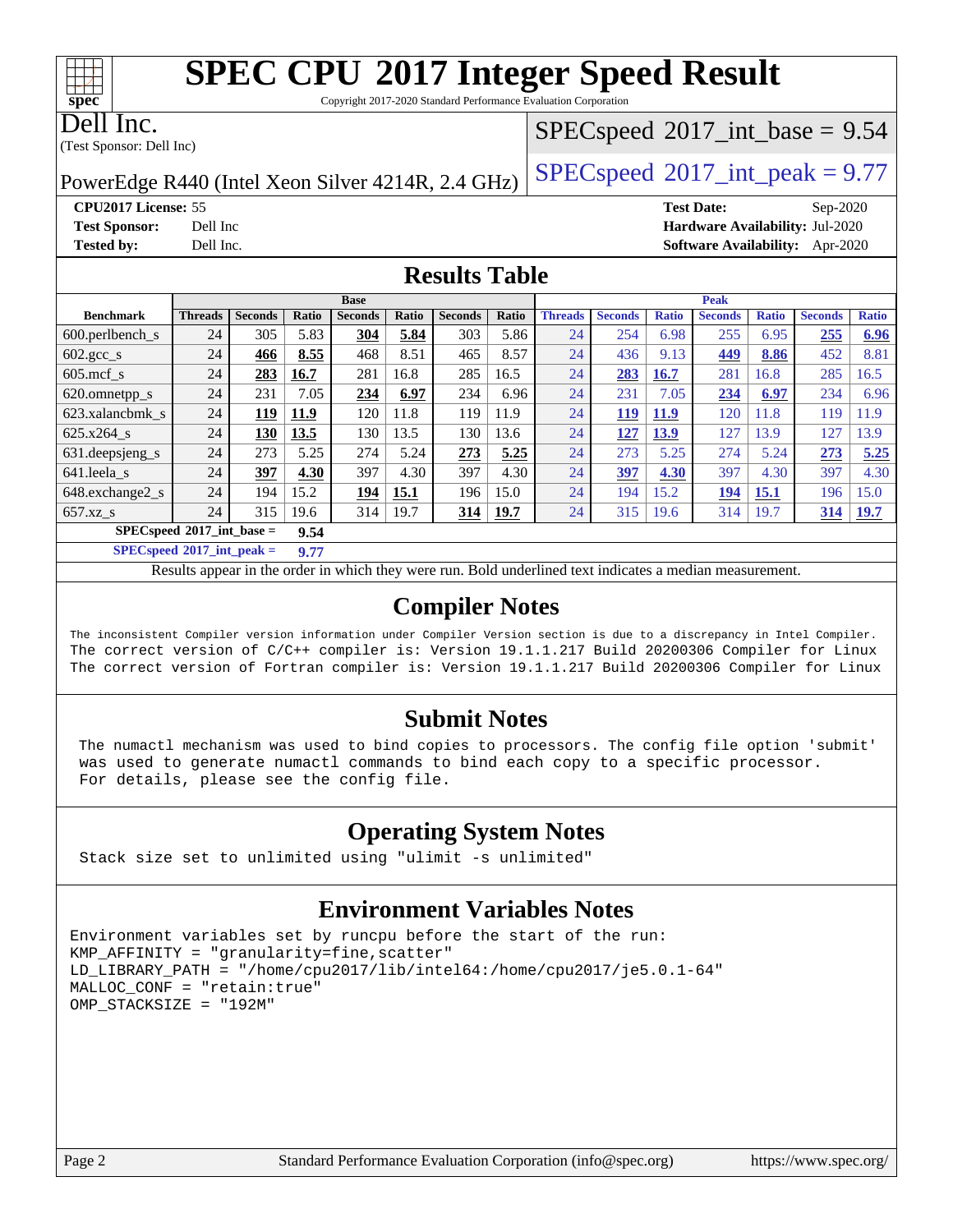Copyright 2017-2020 Standard Performance Evaluation Corporation

Dell Inc.

**[spec](http://www.spec.org/)**

 $+\hskip -1.5pt +\hskip -1.5pt +$ 

(Test Sponsor: Dell Inc)

 $SPECspeed^{\circledcirc}2017\_int\_base = 9.54$  $SPECspeed^{\circledcirc}2017\_int\_base = 9.54$ 

PowerEdge R440 (Intel Xeon Silver 4214R, 2.4 GHz)  $\left|$  [SPECspeed](http://www.spec.org/auto/cpu2017/Docs/result-fields.html#SPECspeed2017intpeak)®[2017\\_int\\_peak = 9](http://www.spec.org/auto/cpu2017/Docs/result-fields.html#SPECspeed2017intpeak).77

**[CPU2017 License:](http://www.spec.org/auto/cpu2017/Docs/result-fields.html#CPU2017License)** 55 **[Test Date:](http://www.spec.org/auto/cpu2017/Docs/result-fields.html#TestDate)** Sep-2020 **[Test Sponsor:](http://www.spec.org/auto/cpu2017/Docs/result-fields.html#TestSponsor)** Dell Inc **[Hardware Availability:](http://www.spec.org/auto/cpu2017/Docs/result-fields.html#HardwareAvailability)** Jul-2020 **[Tested by:](http://www.spec.org/auto/cpu2017/Docs/result-fields.html#Testedby)** Dell Inc. **[Software Availability:](http://www.spec.org/auto/cpu2017/Docs/result-fields.html#SoftwareAvailability)** Apr-2020

#### **[General Notes](http://www.spec.org/auto/cpu2017/Docs/result-fields.html#GeneralNotes)**

Page 3 Standard Performance Evaluation Corporation [\(info@spec.org\)](mailto:info@spec.org) <https://www.spec.org/> Binaries compiled on a system with 1x Intel Core i9-7980XE CPU + 64GB RAM memory using Redhat Enterprise Linux 8.0 NA: The test sponsor attests, as of date of publication, that CVE-2017-5754 (Meltdown) is mitigated in the system as tested and documented. Yes: The test sponsor attests, as of date of publication, that CVE-2017-5753 (Spectre variant 1) is mitigated in the system as tested and documented. Yes: The test sponsor attests, as of date of publication, that CVE-2017-5715 (Spectre variant 2) is mitigated in the system as tested and documented. jemalloc, a general purpose malloc implementation built with the RedHat Enterprise 7.5, and the system compiler gcc 4.8.5 sources available from jemalloc.net or<https://github.com/jemalloc/jemalloc/releases> **[Platform Notes](http://www.spec.org/auto/cpu2017/Docs/result-fields.html#PlatformNotes)** BIOS settings: Virtualization Technology disabled System Profile set to Custom CPU Performance set to Maximum Performance C States set to Autonomous C1E disabled Uncore Frequency set to Dynamic Energy Efficiency Policy set to Performance Memory Patrol Scrub set to standard Logical Processor disabled CPU Interconnect Bus Link Power Management disabled PCI ASPM L1 Link Power Management disabled UPI Prefetch enabled LLC Prefetch disabled Dead Line LLC Alloc enabled Directory AtoS disabled Sysinfo program /home/cpu2017/bin/sysinfo Rev: r6365 of 2019-08-21 295195f888a3d7edb1e6e46a485a0011 running on localhost.localdomain Tue Sep 15 07:36:58 2020 SUT (System Under Test) info as seen by some common utilities. For more information on this section, see <https://www.spec.org/cpu2017/Docs/config.html#sysinfo> From /proc/cpuinfo model name : Intel(R) Xeon(R) Silver 4214R CPU @ 2.40GHz 2 "physical id"s (chips) 24 "processors" cores, siblings (Caution: counting these is hw and system dependent. The following excerpts from /proc/cpuinfo might not be reliable. Use with caution.) cpu cores : 12 **(Continued on next page)**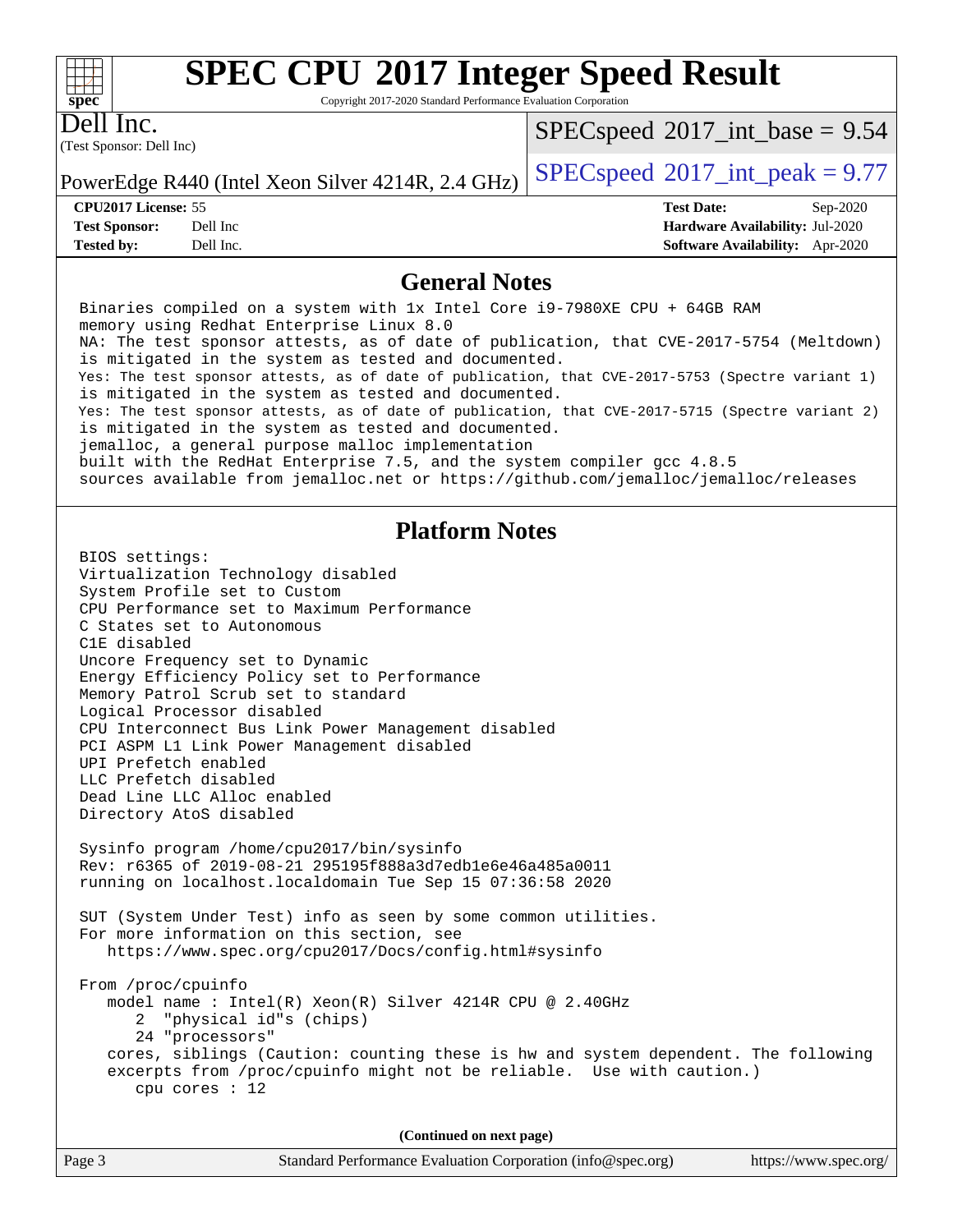#### **[spec](http://www.spec.org/)** Copyright 2017-2020 Standard Performance Evaluation Corporation (Test Sponsor: Dell Inc) Dell Inc. PowerEdge R440 (Intel Xeon Silver 4214R, 2.4 GHz) [SPECspeed](http://www.spec.org/auto/cpu2017/Docs/result-fields.html#SPECspeed2017intpeak)<sup>®</sup>[2017\\_int\\_peak = 9](http://www.spec.org/auto/cpu2017/Docs/result-fields.html#SPECspeed2017intpeak).77  $SPECspeed^{\circ}2017\_int\_base = 9.54$  $SPECspeed^{\circ}2017\_int\_base = 9.54$ **[CPU2017 License:](http://www.spec.org/auto/cpu2017/Docs/result-fields.html#CPU2017License)** 55 **[Test Date:](http://www.spec.org/auto/cpu2017/Docs/result-fields.html#TestDate)** Sep-2020 **[Test Sponsor:](http://www.spec.org/auto/cpu2017/Docs/result-fields.html#TestSponsor)** Dell Inc **[Hardware Availability:](http://www.spec.org/auto/cpu2017/Docs/result-fields.html#HardwareAvailability)** Jul-2020 **[Tested by:](http://www.spec.org/auto/cpu2017/Docs/result-fields.html#Testedby)** Dell Inc. **[Software Availability:](http://www.spec.org/auto/cpu2017/Docs/result-fields.html#SoftwareAvailability)** Apr-2020 **[Platform Notes \(Continued\)](http://www.spec.org/auto/cpu2017/Docs/result-fields.html#PlatformNotes)** siblings : 12 physical 0: cores 0 1 2 3 4 5 8 9 10 11 12 13 physical 1: cores 0 1 2 3 4 5 8 9 10 11 12 13 From lscpu: Architecture: x86\_64 CPU op-mode(s): 32-bit, 64-bit Byte Order: Little Endian  $CPU(s):$  24 On-line CPU(s) list: 0-23 Thread(s) per core: 1 Core(s) per socket: 12 Socket(s): 2 NUMA node(s): 2 Vendor ID: GenuineIntel CPU family: 6 Model: 85 Model name: Intel(R) Xeon(R) Silver 4214R CPU @ 2.40GHz Stepping: 7 CPU MHz: 2377.332 CPU max MHz: 3500.0000 CPU min MHz: 1000.0000 BogoMIPS: 4800.00 Virtualization: VT-x L1d cache: 32K L1i cache: 32K L2 cache: 1024K L3 cache: 16896K NUMA node0 CPU(s): 0,2,4,6,8,10,12,14,16,18,20,22 NUMA node1 CPU(s): 1,3,5,7,9,11,13,15,17,19,21,23 Flags: fpu vme de pse tsc msr pae mce cx8 apic sep mtrr pge mca cmov pat pse36 clflush dts acpi mmx fxsr sse sse2 ss ht tm pbe syscall nx pdpe1gb rdtscp lm constant\_tsc art arch\_perfmon pebs bts rep\_good nopl xtopology nonstop\_tsc cpuid aperfmperf pni pclmulqdq dtes64 monitor ds\_cpl vmx smx est tm2 ssse3 sdbg fma cx16 xtpr pdcm pcid dca sse4\_1 sse4\_2 x2apic movbe popcnt tsc\_deadline\_timer aes xsave avx f16c rdrand lahf\_lm abm 3dnowprefetch cpuid\_fault epb cat\_l3 cdp\_l3 invpcid\_single intel\_ppin ssbd mba ibrs ibpb stibp ibrs\_enhanced tpr\_shadow vnmi flexpriority ept vpid fsgsbase tsc\_adjust bmi1 hle avx2 smep bmi2 erms invpcid rtm cqm mpx rdt\_a avx512f avx512dq rdseed adx smap clflushopt clwb intel\_pt avx512cd avx512bw avx512vl xsaveopt xsavec xgetbv1 xsaves cqm\_llc cqm\_occup\_llc cqm\_mbm\_total cqm\_mbm\_local dtherm ida arat pln pts pku ospke avx512\_vnni md\_clear flush\_l1d arch\_capabilities /proc/cpuinfo cache data cache size : 16896 KB From numactl --hardware WARNING: a numactl 'node' might or might not correspond to a **(Continued on next page)**

**[SPEC CPU](http://www.spec.org/auto/cpu2017/Docs/result-fields.html#SPECCPU2017IntegerSpeedResult)[2017 Integer Speed Result](http://www.spec.org/auto/cpu2017/Docs/result-fields.html#SPECCPU2017IntegerSpeedResult)**

 $+\!\!+\!\!$ 

Page 4 Standard Performance Evaluation Corporation [\(info@spec.org\)](mailto:info@spec.org) <https://www.spec.org/>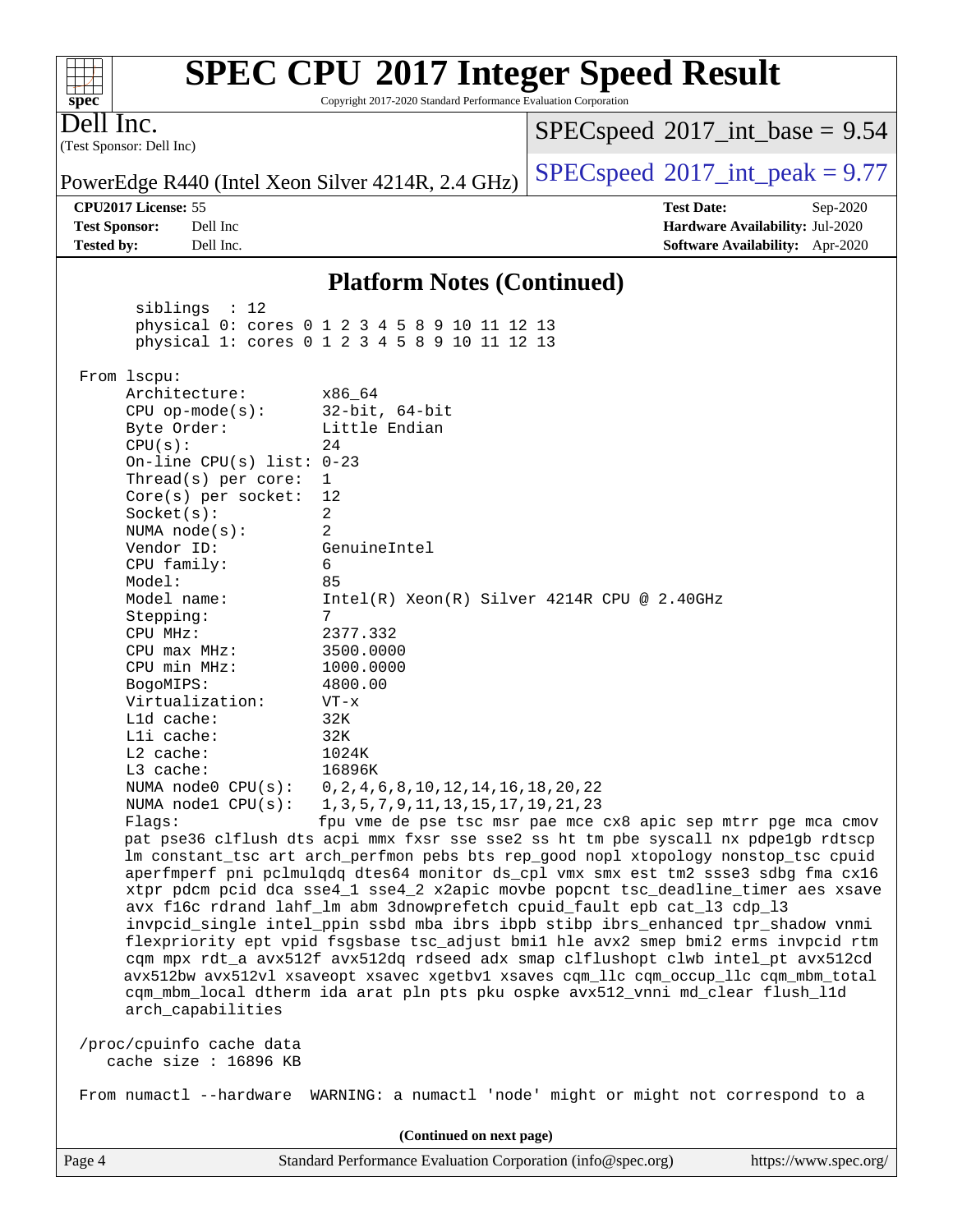Copyright 2017-2020 Standard Performance Evaluation Corporation

(Test Sponsor: Dell Inc) Dell Inc.

**[spec](http://www.spec.org/)**

 $+\!\!+\!\!$ 

 $SPECspeed^{\circ}2017\_int\_base = 9.54$  $SPECspeed^{\circ}2017\_int\_base = 9.54$ 

PowerEdge R440 (Intel Xeon Silver 4214R, 2.4 GHz) [SPECspeed](http://www.spec.org/auto/cpu2017/Docs/result-fields.html#SPECspeed2017intpeak)<sup>®</sup>[2017\\_int\\_peak = 9](http://www.spec.org/auto/cpu2017/Docs/result-fields.html#SPECspeed2017intpeak).77

**[CPU2017 License:](http://www.spec.org/auto/cpu2017/Docs/result-fields.html#CPU2017License)** 55 **[Test Date:](http://www.spec.org/auto/cpu2017/Docs/result-fields.html#TestDate)** Sep-2020 **[Test Sponsor:](http://www.spec.org/auto/cpu2017/Docs/result-fields.html#TestSponsor)** Dell Inc **[Hardware Availability:](http://www.spec.org/auto/cpu2017/Docs/result-fields.html#HardwareAvailability)** Jul-2020 **[Tested by:](http://www.spec.org/auto/cpu2017/Docs/result-fields.html#Testedby)** Dell Inc. **[Software Availability:](http://www.spec.org/auto/cpu2017/Docs/result-fields.html#SoftwareAvailability)** Apr-2020

#### **[Platform Notes \(Continued\)](http://www.spec.org/auto/cpu2017/Docs/result-fields.html#PlatformNotes)**

 physical chip. available: 2 nodes (0-1) node 0 cpus: 0 2 4 6 8 10 12 14 16 18 20 22 node 0 size: 192049 MB node 0 free: 191219 MB node 1 cpus: 1 3 5 7 9 11 13 15 17 19 21 23 node 1 size: 193532 MB node 1 free: 192617 MB node distances: node 0 1 0: 10 21 1: 21 10 From /proc/meminfo MemTotal: 394836832 kB HugePages\_Total: 0 Hugepagesize: 2048 kB From /etc/\*release\* /etc/\*version\* os-release: NAME="Red Hat Enterprise Linux" VERSION="8.1 (Ootpa)" ID="rhel" ID\_LIKE="fedora" VERSION\_ID="8.1" PLATFORM\_ID="platform:el8" PRETTY\_NAME="Red Hat Enterprise Linux 8.1 (Ootpa)" ANSI\_COLOR="0;31" redhat-release: Red Hat Enterprise Linux release 8.1 (Ootpa) system-release: Red Hat Enterprise Linux release 8.1 (Ootpa) system-release-cpe: cpe:/o:redhat:enterprise\_linux:8.1:ga uname -a: Linux localhost.localdomain 4.18.0-147.el8.x86\_64 #1 SMP Thu Sep 26 15:52:44 UTC 2019 x86\_64 x86\_64 x86\_64 GNU/Linux Kernel self-reported vulnerability status: CVE-2018-3620 (L1 Terminal Fault): Not affected Microarchitectural Data Sampling: Not affected CVE-2017-5754 (Meltdown): Not affected CVE-2018-3639 (Speculative Store Bypass): Mitigation: Speculative Store Bypass disabled via prctl and seccomp CVE-2017-5753 (Spectre variant 1): Mitigation: usercopy/swapgs barriers and \_\_user pointer sanitization CVE-2017-5715 (Spectre variant 2): Mitigation: Enhanced IBRS, IBPB: conditional, RSB filling **(Continued on next page)**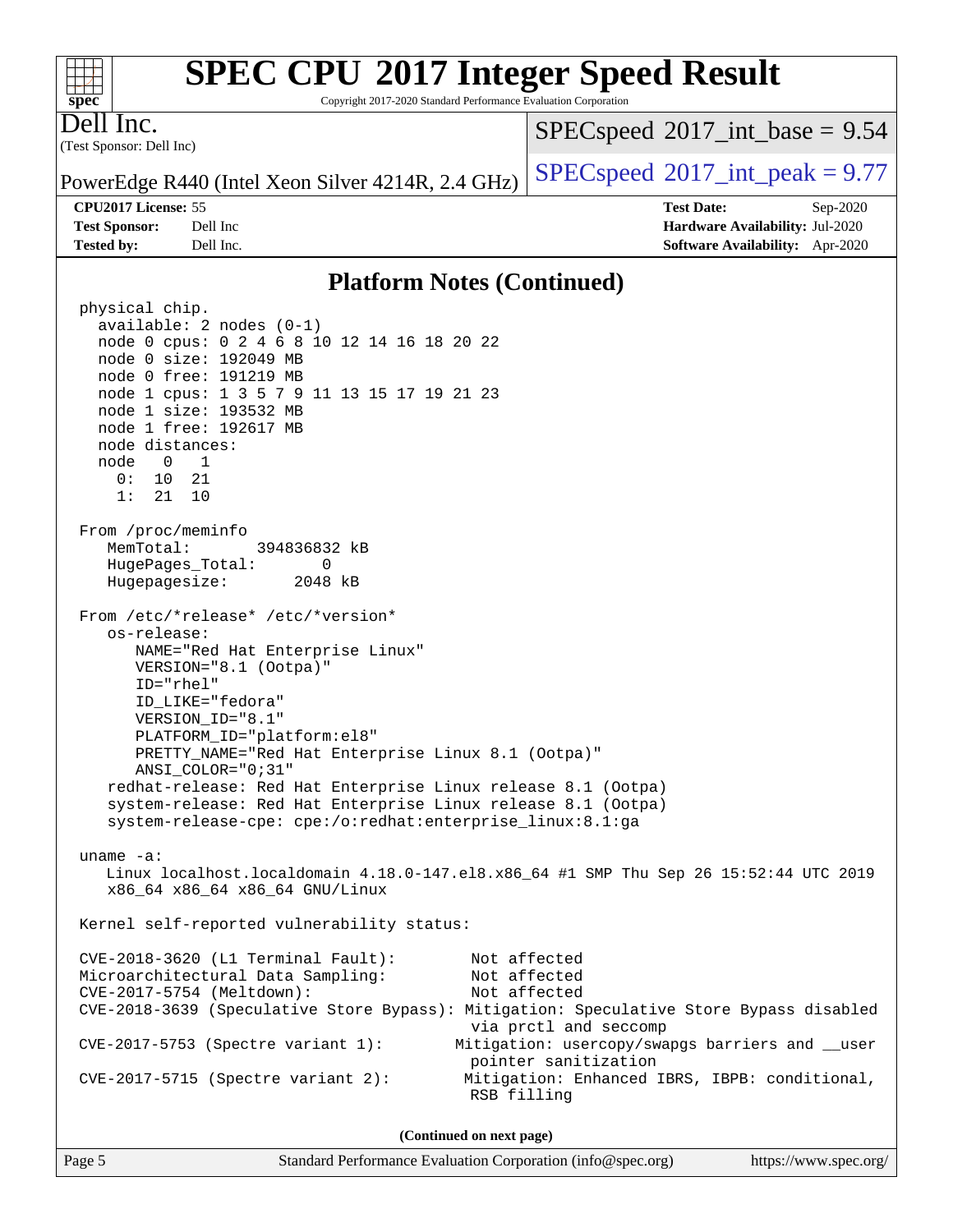Copyright 2017-2020 Standard Performance Evaluation Corporation

(Test Sponsor: Dell Inc) Dell Inc.

 $SPECspeed^{\circledcirc}2017\_int\_base = 9.54$  $SPECspeed^{\circledcirc}2017\_int\_base = 9.54$ 

PowerEdge R440 (Intel Xeon Silver 4214R, 2.4 GHz)  $\left|$  [SPECspeed](http://www.spec.org/auto/cpu2017/Docs/result-fields.html#SPECspeed2017intpeak)®[2017\\_int\\_peak = 9](http://www.spec.org/auto/cpu2017/Docs/result-fields.html#SPECspeed2017intpeak).77

**[Test Sponsor:](http://www.spec.org/auto/cpu2017/Docs/result-fields.html#TestSponsor)** Dell Inc **[Hardware Availability:](http://www.spec.org/auto/cpu2017/Docs/result-fields.html#HardwareAvailability)** Jul-2020 **[Tested by:](http://www.spec.org/auto/cpu2017/Docs/result-fields.html#Testedby)** Dell Inc. **[Software Availability:](http://www.spec.org/auto/cpu2017/Docs/result-fields.html#SoftwareAvailability)** Apr-2020

**[CPU2017 License:](http://www.spec.org/auto/cpu2017/Docs/result-fields.html#CPU2017License)** 55 **[Test Date:](http://www.spec.org/auto/cpu2017/Docs/result-fields.html#TestDate)** Sep-2020

## **[Platform Notes \(Continued\)](http://www.spec.org/auto/cpu2017/Docs/result-fields.html#PlatformNotes)**

run-level 3 Sep 15 07:31 last=5

 SPEC is set to: /home/cpu2017 Filesystem Type Size Used Avail Use% Mounted on /dev/mapper/rhel-home xfs 1.7T 23G 1.7T 2% /home

 From /sys/devices/virtual/dmi/id BIOS: Dell Inc. 2.8.1 06/30/2020

 Vendor: Dell Inc. Product: PowerEdge R440 Product Family: PowerEdge Serial: F9TD613

 Additional information from dmidecode follows. WARNING: Use caution when you interpret this section. The 'dmidecode' program reads system data which is "intended to allow hardware to be accurately determined", but the intent may not be met, as there are frequent changes to hardware, firmware, and the "DMTF SMBIOS" standard. Memory:

 12x 002C069D002C 36ASF4G72PZ-3G2E2 32 GB 2 rank 3200 4x Not Specified Not Specified

 (End of data from sysinfo program) Memory running at 2400

### **[Compiler Version Notes](http://www.spec.org/auto/cpu2017/Docs/result-fields.html#CompilerVersionNotes)**

| $600.$ perlbench $s(base) 602.$ qcc $s(base, peak) 605.$ mcf $s(base, peak)$<br>C<br>$625.x264_s(base, peak)$ 657.xz <sub>_S</sub> (base, peak)                                  |
|----------------------------------------------------------------------------------------------------------------------------------------------------------------------------------|
| Intel(R) C Compiler for applications running on Intel(R) $64$ , Version 2021.1<br>NextGen Build 20200304<br>Copyright (C) 1985-2020 Intel Corporation. All rights reserved.      |
| 600.perlbench s(peak)<br>C                                                                                                                                                       |
| Intel(R) C Intel(R) 64 Compiler for applications running on Intel(R) 64,<br>Version 19.1.1.217 Build 20200306<br>Copyright (C) 1985-2020 Intel Corporation. All rights reserved. |
| $600.$ perlbench $s(base) 602.$ qcc $s(base, peak) 605.$ mcf $s(base, peak)$<br>C                                                                                                |
| (Continued on next page)                                                                                                                                                         |
| Page 6<br>Standard Performance Evaluation Corporation (info@spec.org)<br>https://www.spec.org/                                                                                   |

 $+\ +$ **[spec](http://www.spec.org/)**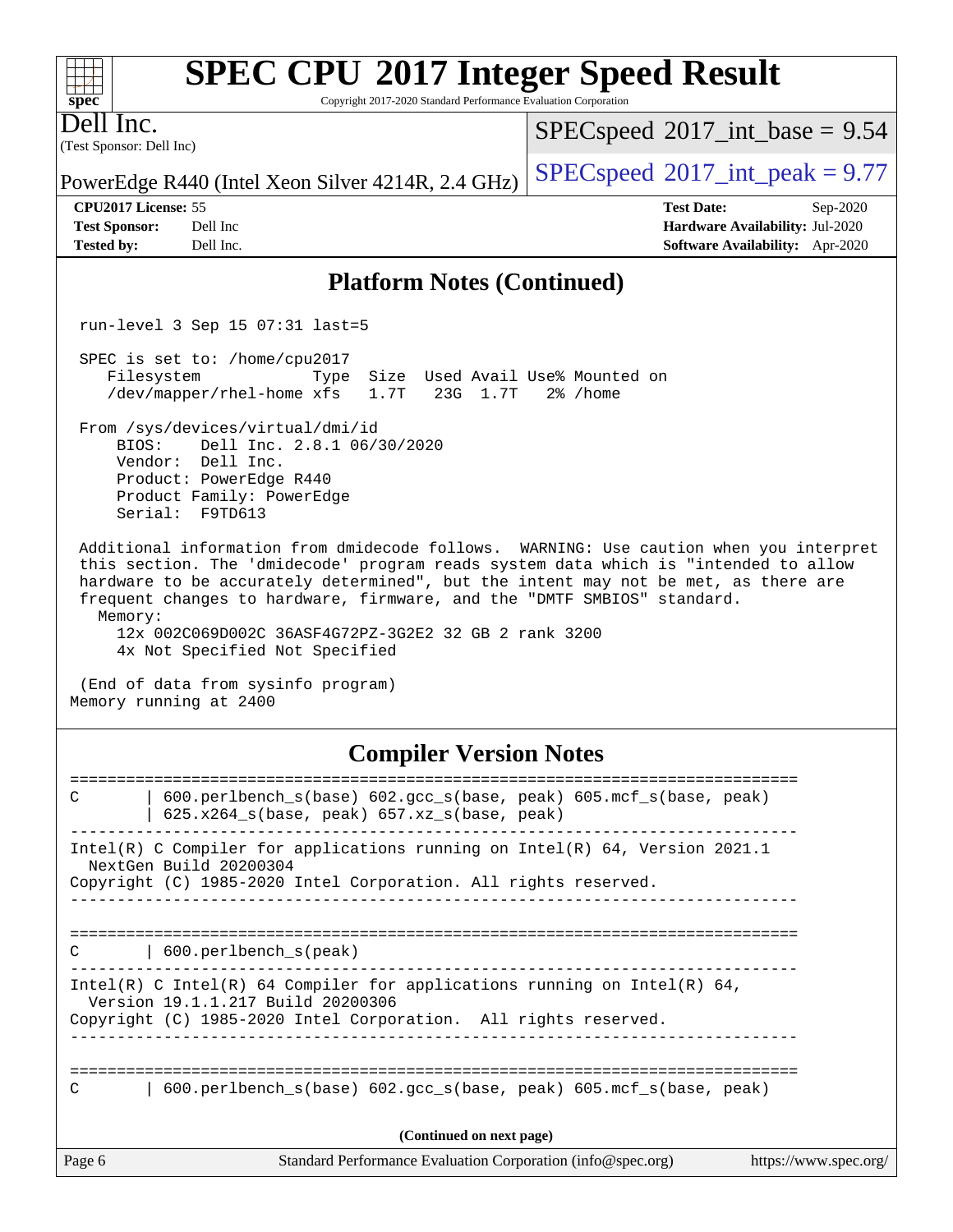| <b>SPEC CPU®2017 Integer Speed Result</b> |  |  |  |
|-------------------------------------------|--|--|--|
|-------------------------------------------|--|--|--|

Copyright 2017-2020 Standard Performance Evaluation Corporation

(Test Sponsor: Dell Inc) Dell Inc.

**[spec](http://www.spec.org/)**

 $+\!\!+\!\!$ 

 $SPECspeed*2017\_int\_base = 9.54$  $SPECspeed*2017\_int\_base = 9.54$ 

PowerEdge R440 (Intel Xeon Silver 4214R, 2.4 GHz)  $\left|$  [SPECspeed](http://www.spec.org/auto/cpu2017/Docs/result-fields.html#SPECspeed2017intpeak)<sup>®</sup>[2017\\_int\\_peak = 9](http://www.spec.org/auto/cpu2017/Docs/result-fields.html#SPECspeed2017intpeak).77

**[CPU2017 License:](http://www.spec.org/auto/cpu2017/Docs/result-fields.html#CPU2017License)** 55 **[Test Date:](http://www.spec.org/auto/cpu2017/Docs/result-fields.html#TestDate)** Sep-2020 **[Test Sponsor:](http://www.spec.org/auto/cpu2017/Docs/result-fields.html#TestSponsor)** Dell Inc **[Hardware Availability:](http://www.spec.org/auto/cpu2017/Docs/result-fields.html#HardwareAvailability)** Jul-2020 **[Tested by:](http://www.spec.org/auto/cpu2017/Docs/result-fields.html#Testedby)** Dell Inc. **[Software Availability:](http://www.spec.org/auto/cpu2017/Docs/result-fields.html#SoftwareAvailability)** Apr-2020

## **[Compiler Version Notes \(Continued\)](http://www.spec.org/auto/cpu2017/Docs/result-fields.html#CompilerVersionNotes)**

## **[Base Compiler Invocation](http://www.spec.org/auto/cpu2017/Docs/result-fields.html#BaseCompilerInvocation)**

| C benchmarks:<br>icc         |  |  |
|------------------------------|--|--|
| $C++$ benchmarks:<br>icpc    |  |  |
| Fortran benchmarks:<br>ifort |  |  |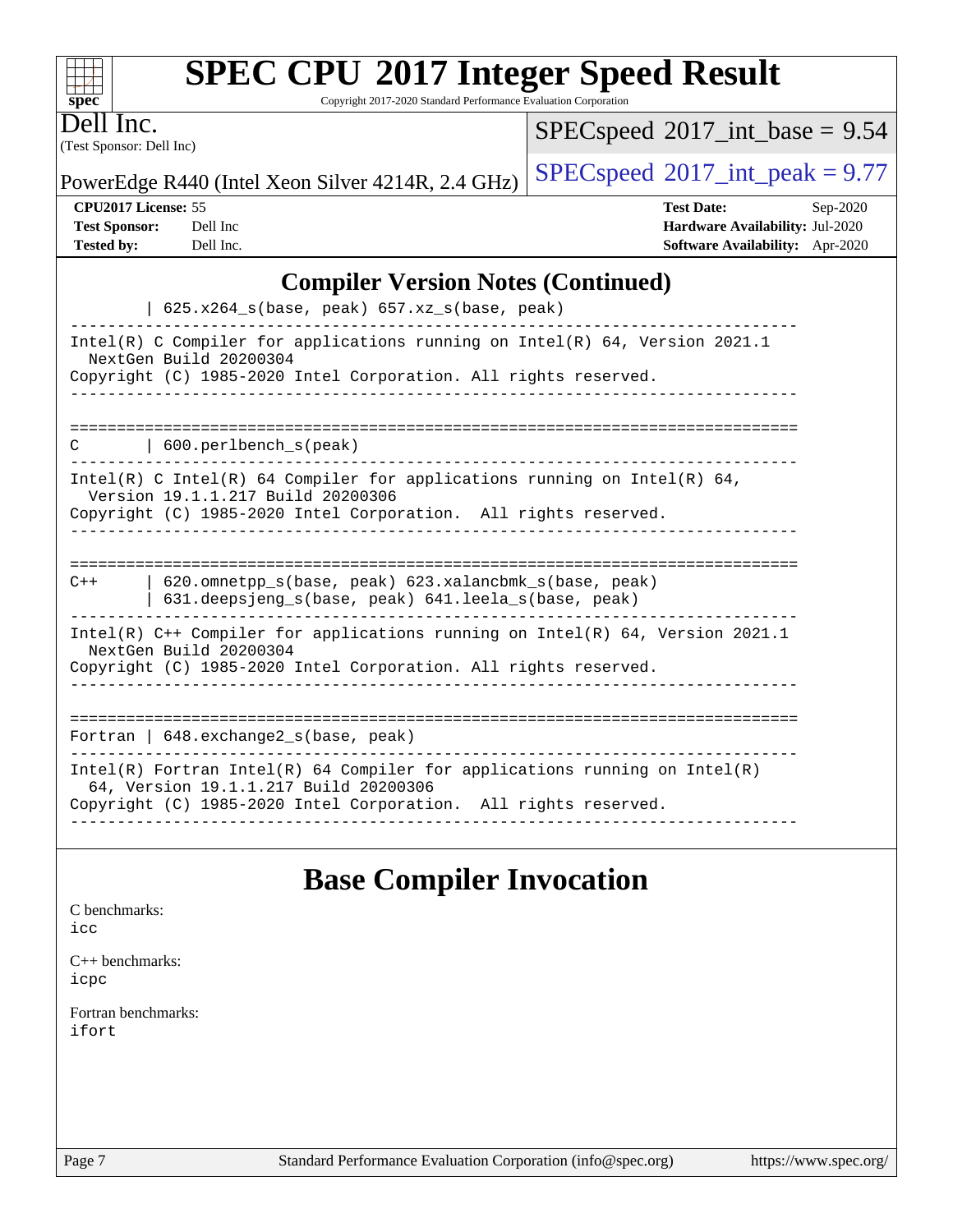#### $+\ +$ **[spec](http://www.spec.org/)**

# **[SPEC CPU](http://www.spec.org/auto/cpu2017/Docs/result-fields.html#SPECCPU2017IntegerSpeedResult)[2017 Integer Speed Result](http://www.spec.org/auto/cpu2017/Docs/result-fields.html#SPECCPU2017IntegerSpeedResult)**

Copyright 2017-2020 Standard Performance Evaluation Corporation

(Test Sponsor: Dell Inc) Dell Inc.

 $SPECspeed^{\circ}2017\_int\_base = 9.54$  $SPECspeed^{\circ}2017\_int\_base = 9.54$ 

PowerEdge R440 (Intel Xeon Silver 4214R, 2.4 GHz) [SPECspeed](http://www.spec.org/auto/cpu2017/Docs/result-fields.html#SPECspeed2017intpeak)<sup>®</sup>[2017\\_int\\_peak = 9](http://www.spec.org/auto/cpu2017/Docs/result-fields.html#SPECspeed2017intpeak).77

**[CPU2017 License:](http://www.spec.org/auto/cpu2017/Docs/result-fields.html#CPU2017License)** 55 **[Test Date:](http://www.spec.org/auto/cpu2017/Docs/result-fields.html#TestDate)** Sep-2020 **[Test Sponsor:](http://www.spec.org/auto/cpu2017/Docs/result-fields.html#TestSponsor)** Dell Inc **[Hardware Availability:](http://www.spec.org/auto/cpu2017/Docs/result-fields.html#HardwareAvailability)** Jul-2020 **[Tested by:](http://www.spec.org/auto/cpu2017/Docs/result-fields.html#Testedby)** Dell Inc. **[Software Availability:](http://www.spec.org/auto/cpu2017/Docs/result-fields.html#SoftwareAvailability)** Apr-2020

## **[Base Portability Flags](http://www.spec.org/auto/cpu2017/Docs/result-fields.html#BasePortabilityFlags)**

 600.perlbench\_s: [-DSPEC\\_LP64](http://www.spec.org/cpu2017/results/res2020q4/cpu2017-20200928-24077.flags.html#b600.perlbench_s_basePORTABILITY_DSPEC_LP64) [-DSPEC\\_LINUX\\_X64](http://www.spec.org/cpu2017/results/res2020q4/cpu2017-20200928-24077.flags.html#b600.perlbench_s_baseCPORTABILITY_DSPEC_LINUX_X64) 602.gcc\_s: [-DSPEC\\_LP64](http://www.spec.org/cpu2017/results/res2020q4/cpu2017-20200928-24077.flags.html#suite_basePORTABILITY602_gcc_s_DSPEC_LP64) 605.mcf\_s: [-DSPEC\\_LP64](http://www.spec.org/cpu2017/results/res2020q4/cpu2017-20200928-24077.flags.html#suite_basePORTABILITY605_mcf_s_DSPEC_LP64) 620.omnetpp\_s: [-DSPEC\\_LP64](http://www.spec.org/cpu2017/results/res2020q4/cpu2017-20200928-24077.flags.html#suite_basePORTABILITY620_omnetpp_s_DSPEC_LP64) 623.xalancbmk\_s: [-DSPEC\\_LP64](http://www.spec.org/cpu2017/results/res2020q4/cpu2017-20200928-24077.flags.html#suite_basePORTABILITY623_xalancbmk_s_DSPEC_LP64) [-DSPEC\\_LINUX](http://www.spec.org/cpu2017/results/res2020q4/cpu2017-20200928-24077.flags.html#b623.xalancbmk_s_baseCXXPORTABILITY_DSPEC_LINUX) 625.x264\_s: [-DSPEC\\_LP64](http://www.spec.org/cpu2017/results/res2020q4/cpu2017-20200928-24077.flags.html#suite_basePORTABILITY625_x264_s_DSPEC_LP64) 631.deepsjeng\_s: [-DSPEC\\_LP64](http://www.spec.org/cpu2017/results/res2020q4/cpu2017-20200928-24077.flags.html#suite_basePORTABILITY631_deepsjeng_s_DSPEC_LP64) 641.leela\_s: [-DSPEC\\_LP64](http://www.spec.org/cpu2017/results/res2020q4/cpu2017-20200928-24077.flags.html#suite_basePORTABILITY641_leela_s_DSPEC_LP64) 648.exchange2\_s: [-DSPEC\\_LP64](http://www.spec.org/cpu2017/results/res2020q4/cpu2017-20200928-24077.flags.html#suite_basePORTABILITY648_exchange2_s_DSPEC_LP64) 657.xz\_s: [-DSPEC\\_LP64](http://www.spec.org/cpu2017/results/res2020q4/cpu2017-20200928-24077.flags.html#suite_basePORTABILITY657_xz_s_DSPEC_LP64)

## **[Base Optimization Flags](http://www.spec.org/auto/cpu2017/Docs/result-fields.html#BaseOptimizationFlags)**

#### [C benchmarks](http://www.spec.org/auto/cpu2017/Docs/result-fields.html#Cbenchmarks):

```
-m64 -qnextgen -std=c11
-Wl,-plugin-opt=-x86-branches-within-32B-boundaries -Wl,-z,muldefs
-xCORE-AVX2 -O3 -ffast-math -flto -mfpmath=sse -funroll-loops
-fuse-ld=gold -qopt-mem-layout-trans=4 -fopenmp -DSPEC_OPENMP
-L/usr/local/jemalloc64-5.0.1/lib -ljemalloc
```
#### [C++ benchmarks:](http://www.spec.org/auto/cpu2017/Docs/result-fields.html#CXXbenchmarks)

```
-m64 -qnextgen -Wl,-plugin-opt=-x86-branches-within-32B-boundaries
-Wl,-z,muldefs -xCORE-AVX2 -O3 -ffast-math -flto -mfpmath=sse
-funroll-loops -fuse-ld=gold -qopt-mem-layout-trans=4
-L/usr/local/IntelCompiler19/compilers_and_libraries_2020.1.217/linux/compiler/lib/intel64_lin
-lqkmalloc
```
#### [Fortran benchmarks:](http://www.spec.org/auto/cpu2017/Docs/result-fields.html#Fortranbenchmarks)

```
-m64 -Wl,-plugin-opt=-x86-branches-within-32B-boundaries -xCORE-AVX2
-O3 -ipo -no-prec-div -qopt-mem-layout-trans=4
-nostandard-realloc-lhs -align array32byte
-mbranches-within-32B-boundaries
```
## **[Peak Compiler Invocation](http://www.spec.org/auto/cpu2017/Docs/result-fields.html#PeakCompilerInvocation)**

[C benchmarks](http://www.spec.org/auto/cpu2017/Docs/result-fields.html#Cbenchmarks): [icc](http://www.spec.org/cpu2017/results/res2020q4/cpu2017-20200928-24077.flags.html#user_CCpeak_intel_icc_66fc1ee009f7361af1fbd72ca7dcefbb700085f36577c54f309893dd4ec40d12360134090235512931783d35fd58c0460139e722d5067c5574d8eaf2b3e37e92)

[C++ benchmarks:](http://www.spec.org/auto/cpu2017/Docs/result-fields.html#CXXbenchmarks) [icpc](http://www.spec.org/cpu2017/results/res2020q4/cpu2017-20200928-24077.flags.html#user_CXXpeak_intel_icpc_c510b6838c7f56d33e37e94d029a35b4a7bccf4766a728ee175e80a419847e808290a9b78be685c44ab727ea267ec2f070ec5dc83b407c0218cded6866a35d07)

**(Continued on next page)**

Page 8 Standard Performance Evaluation Corporation [\(info@spec.org\)](mailto:info@spec.org) <https://www.spec.org/>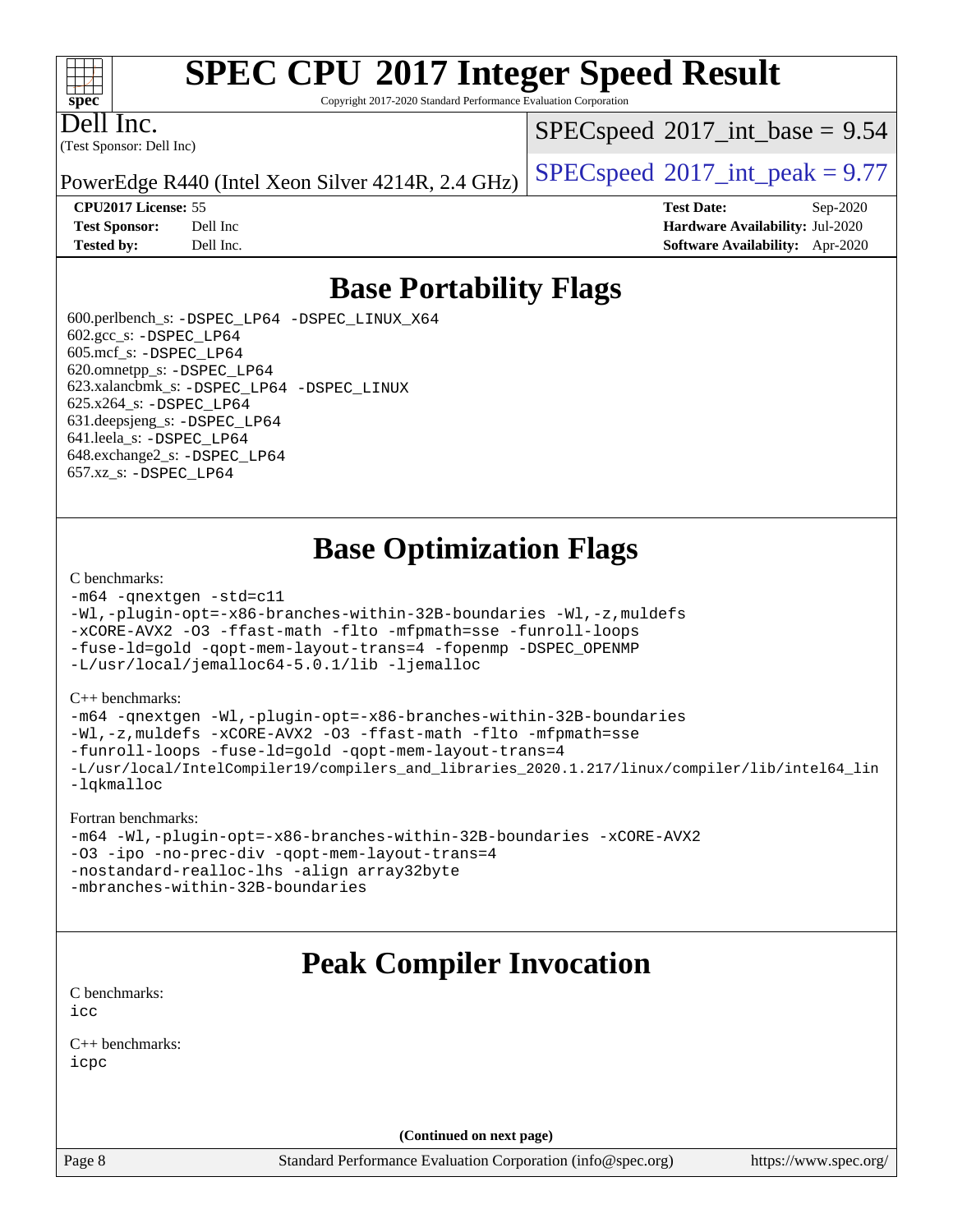Copyright 2017-2020 Standard Performance Evaluation Corporation

Dell Inc.

**[spec](http://www.spec.org/)**

 $+\ +$ 

(Test Sponsor: Dell Inc)

 $SPECspeed^{\circ}2017\_int\_base = 9.54$  $SPECspeed^{\circ}2017\_int\_base = 9.54$ 

PowerEdge R440 (Intel Xeon Silver 4214R, 2.4 GHz)  $\left|$  [SPECspeed](http://www.spec.org/auto/cpu2017/Docs/result-fields.html#SPECspeed2017intpeak)®[2017\\_int\\_peak = 9](http://www.spec.org/auto/cpu2017/Docs/result-fields.html#SPECspeed2017intpeak).77

**[CPU2017 License:](http://www.spec.org/auto/cpu2017/Docs/result-fields.html#CPU2017License)** 55 **[Test Date:](http://www.spec.org/auto/cpu2017/Docs/result-fields.html#TestDate)** Sep-2020 **[Test Sponsor:](http://www.spec.org/auto/cpu2017/Docs/result-fields.html#TestSponsor)** Dell Inc **[Hardware Availability:](http://www.spec.org/auto/cpu2017/Docs/result-fields.html#HardwareAvailability)** Jul-2020 **[Tested by:](http://www.spec.org/auto/cpu2017/Docs/result-fields.html#Testedby)** Dell Inc. **[Software Availability:](http://www.spec.org/auto/cpu2017/Docs/result-fields.html#SoftwareAvailability)** Apr-2020

## **[Peak Compiler Invocation \(Continued\)](http://www.spec.org/auto/cpu2017/Docs/result-fields.html#PeakCompilerInvocation)**

[Fortran benchmarks](http://www.spec.org/auto/cpu2017/Docs/result-fields.html#Fortranbenchmarks):

[ifort](http://www.spec.org/cpu2017/results/res2020q4/cpu2017-20200928-24077.flags.html#user_FCpeak_intel_ifort_8111460550e3ca792625aed983ce982f94888b8b503583aa7ba2b8303487b4d8a21a13e7191a45c5fd58ff318f48f9492884d4413fa793fd88dd292cad7027ca)

## **[Peak Portability Flags](http://www.spec.org/auto/cpu2017/Docs/result-fields.html#PeakPortabilityFlags)**

 600.perlbench\_s: [-DSPEC\\_LP64](http://www.spec.org/cpu2017/results/res2020q4/cpu2017-20200928-24077.flags.html#b600.perlbench_s_peakPORTABILITY_DSPEC_LP64) [-DSPEC\\_LINUX\\_X64](http://www.spec.org/cpu2017/results/res2020q4/cpu2017-20200928-24077.flags.html#b600.perlbench_s_peakCPORTABILITY_DSPEC_LINUX_X64) 602.gcc\_s: [-DSPEC\\_LP64](http://www.spec.org/cpu2017/results/res2020q4/cpu2017-20200928-24077.flags.html#suite_peakCCLD602_gcc_s_DSPEC_LP64)(\*) [-DSPEC\\_LP64](http://www.spec.org/cpu2017/results/res2020q4/cpu2017-20200928-24077.flags.html#suite_peakPORTABILITY602_gcc_s_DSPEC_LP64) 605.mcf\_s: [-DSPEC\\_LP64](http://www.spec.org/cpu2017/results/res2020q4/cpu2017-20200928-24077.flags.html#suite_peakPORTABILITY605_mcf_s_DSPEC_LP64) 620.omnetpp\_s: [-DSPEC\\_LP64](http://www.spec.org/cpu2017/results/res2020q4/cpu2017-20200928-24077.flags.html#suite_peakPORTABILITY620_omnetpp_s_DSPEC_LP64) 623.xalancbmk\_s: [-DSPEC\\_LP64](http://www.spec.org/cpu2017/results/res2020q4/cpu2017-20200928-24077.flags.html#suite_peakPORTABILITY623_xalancbmk_s_DSPEC_LP64) [-DSPEC\\_LINUX](http://www.spec.org/cpu2017/results/res2020q4/cpu2017-20200928-24077.flags.html#b623.xalancbmk_s_peakCXXPORTABILITY_DSPEC_LINUX) 625.x264\_s: [-DSPEC\\_LP64](http://www.spec.org/cpu2017/results/res2020q4/cpu2017-20200928-24077.flags.html#suite_peakPORTABILITY625_x264_s_DSPEC_LP64) 631.deepsjeng\_s: [-DSPEC\\_LP64](http://www.spec.org/cpu2017/results/res2020q4/cpu2017-20200928-24077.flags.html#suite_peakPORTABILITY631_deepsjeng_s_DSPEC_LP64) 641.leela\_s: [-DSPEC\\_LP64](http://www.spec.org/cpu2017/results/res2020q4/cpu2017-20200928-24077.flags.html#suite_peakPORTABILITY641_leela_s_DSPEC_LP64) 648.exchange2\_s: [-DSPEC\\_LP64](http://www.spec.org/cpu2017/results/res2020q4/cpu2017-20200928-24077.flags.html#suite_peakPORTABILITY648_exchange2_s_DSPEC_LP64) 657.xz\_s: [-DSPEC\\_LP64](http://www.spec.org/cpu2017/results/res2020q4/cpu2017-20200928-24077.flags.html#suite_peakPORTABILITY657_xz_s_DSPEC_LP64)

(\*) Indicates a portability flag that was found in a non-portability variable.

## **[Peak Optimization Flags](http://www.spec.org/auto/cpu2017/Docs/result-fields.html#PeakOptimizationFlags)**

[C benchmarks](http://www.spec.org/auto/cpu2017/Docs/result-fields.html#Cbenchmarks):

 600.perlbench\_s: [-Wl,-z,muldefs](http://www.spec.org/cpu2017/results/res2020q4/cpu2017-20200928-24077.flags.html#user_peakEXTRA_LDFLAGS600_perlbench_s_link_force_multiple1_b4cbdb97b34bdee9ceefcfe54f4c8ea74255f0b02a4b23e853cdb0e18eb4525ac79b5a88067c842dd0ee6996c24547a27a4b99331201badda8798ef8a743f577) [-prof-gen](http://www.spec.org/cpu2017/results/res2020q4/cpu2017-20200928-24077.flags.html#user_peakPASS1_CFLAGSPASS1_LDFLAGS600_perlbench_s_prof_gen_5aa4926d6013ddb2a31985c654b3eb18169fc0c6952a63635c234f711e6e63dd76e94ad52365559451ec499a2cdb89e4dc58ba4c67ef54ca681ffbe1461d6b36)(pass 1) [-prof-use](http://www.spec.org/cpu2017/results/res2020q4/cpu2017-20200928-24077.flags.html#user_peakPASS2_CFLAGSPASS2_LDFLAGS600_perlbench_s_prof_use_1a21ceae95f36a2b53c25747139a6c16ca95bd9def2a207b4f0849963b97e94f5260e30a0c64f4bb623698870e679ca08317ef8150905d41bd88c6f78df73f19)(pass 2) [-xCORE-AVX2](http://www.spec.org/cpu2017/results/res2020q4/cpu2017-20200928-24077.flags.html#user_peakCOPTIMIZE600_perlbench_s_f-xCORE-AVX2) [-ipo](http://www.spec.org/cpu2017/results/res2020q4/cpu2017-20200928-24077.flags.html#user_peakCOPTIMIZE600_perlbench_s_f-ipo) [-O3](http://www.spec.org/cpu2017/results/res2020q4/cpu2017-20200928-24077.flags.html#user_peakCOPTIMIZE600_perlbench_s_f-O3) [-no-prec-div](http://www.spec.org/cpu2017/results/res2020q4/cpu2017-20200928-24077.flags.html#user_peakCOPTIMIZE600_perlbench_s_f-no-prec-div) [-qopt-mem-layout-trans=4](http://www.spec.org/cpu2017/results/res2020q4/cpu2017-20200928-24077.flags.html#user_peakCOPTIMIZE600_perlbench_s_f-qopt-mem-layout-trans_fa39e755916c150a61361b7846f310bcdf6f04e385ef281cadf3647acec3f0ae266d1a1d22d972a7087a248fd4e6ca390a3634700869573d231a252c784941a8) [-fno-strict-overflow](http://www.spec.org/cpu2017/results/res2020q4/cpu2017-20200928-24077.flags.html#user_peakEXTRA_OPTIMIZE600_perlbench_s_f-fno-strict-overflow) [-mbranches-within-32B-boundaries](http://www.spec.org/cpu2017/results/res2020q4/cpu2017-20200928-24077.flags.html#user_peakEXTRA_COPTIMIZE600_perlbench_s_f-mbranches-within-32B-boundaries) [-L/usr/local/jemalloc64-5.0.1/lib](http://www.spec.org/cpu2017/results/res2020q4/cpu2017-20200928-24077.flags.html#user_peakEXTRA_LIBS600_perlbench_s_jemalloc_link_path64_1_cc289568b1a6c0fd3b62c91b824c27fcb5af5e8098e6ad028160d21144ef1b8aef3170d2acf0bee98a8da324cfe4f67d0a3d0c4cc4673d993d694dc2a0df248b) [-ljemalloc](http://www.spec.org/cpu2017/results/res2020q4/cpu2017-20200928-24077.flags.html#user_peakEXTRA_LIBS600_perlbench_s_jemalloc_link_lib_d1249b907c500fa1c0672f44f562e3d0f79738ae9e3c4a9c376d49f265a04b9c99b167ecedbf6711b3085be911c67ff61f150a17b3472be731631ba4d0471706)

 602.gcc\_s: [-m64](http://www.spec.org/cpu2017/results/res2020q4/cpu2017-20200928-24077.flags.html#user_peakCCLD602_gcc_s_m64-icc) [-qnextgen](http://www.spec.org/cpu2017/results/res2020q4/cpu2017-20200928-24077.flags.html#user_peakCCLD602_gcc_s_f-qnextgen) [-std=c11](http://www.spec.org/cpu2017/results/res2020q4/cpu2017-20200928-24077.flags.html#user_peakCCLD602_gcc_s_std-icc-std_0e1c27790398a4642dfca32ffe6c27b5796f9c2d2676156f2e42c9c44eaad0c049b1cdb667a270c34d979996257aeb8fc440bfb01818dbc9357bd9d174cb8524) [-fuse-ld=gold](http://www.spec.org/cpu2017/results/res2020q4/cpu2017-20200928-24077.flags.html#user_peakCCLD602_gcc_s_f-fuse-ld_920b3586e2b8c6e0748b9c84fa9b744736ba725a32cab14ad8f3d4ad28eecb2f59d1144823d2e17006539a88734fe1fc08fc3035f7676166309105a78aaabc32) [-Wl,-plugin-opt=-x86-branches-within-32B-boundaries](http://www.spec.org/cpu2017/results/res2020q4/cpu2017-20200928-24077.flags.html#user_peakLDFLAGS602_gcc_s_f-x86-branches-within-32B-boundaries_0098b4e4317ae60947b7b728078a624952a08ac37a3c797dfb4ffeb399e0c61a9dd0f2f44ce917e9361fb9076ccb15e7824594512dd315205382d84209e912f3) [-Wl,-z,muldefs](http://www.spec.org/cpu2017/results/res2020q4/cpu2017-20200928-24077.flags.html#user_peakEXTRA_LDFLAGS602_gcc_s_link_force_multiple1_b4cbdb97b34bdee9ceefcfe54f4c8ea74255f0b02a4b23e853cdb0e18eb4525ac79b5a88067c842dd0ee6996c24547a27a4b99331201badda8798ef8a743f577) [-fprofile-generate](http://www.spec.org/cpu2017/results/res2020q4/cpu2017-20200928-24077.flags.html#user_peakPASS1_CFLAGSPASS1_LDFLAGS602_gcc_s_fprofile-generate)(pass 1) [-fprofile-use=default.profdata](http://www.spec.org/cpu2017/results/res2020q4/cpu2017-20200928-24077.flags.html#user_peakPASS2_CFLAGSPASS2_LDFLAGS602_gcc_s_fprofile-use_56aeee182b92ec249f9670f17c9b8e7d83fe2d25538e35a2cf64c434b579a2235a8b8fc66ef5678d24461366bbab9d486c870d8a72905233fc08e43eefe3cd80)(pass 2) [-xCORE-AVX2](http://www.spec.org/cpu2017/results/res2020q4/cpu2017-20200928-24077.flags.html#user_peakCOPTIMIZEPASS1_CFLAGSPASS1_LDFLAGS602_gcc_s_f-xCORE-AVX2) [-flto](http://www.spec.org/cpu2017/results/res2020q4/cpu2017-20200928-24077.flags.html#user_peakCOPTIMIZEPASS1_CFLAGSPASS1_LDFLAGS602_gcc_s_f-flto) [-Ofast](http://www.spec.org/cpu2017/results/res2020q4/cpu2017-20200928-24077.flags.html#user_peakPASS1_CFLAGSPASS1_LDFLAGS602_gcc_s_f-Ofast)(pass 1) [-O3](http://www.spec.org/cpu2017/results/res2020q4/cpu2017-20200928-24077.flags.html#user_peakCOPTIMIZE602_gcc_s_f-O3) [-ffast-math](http://www.spec.org/cpu2017/results/res2020q4/cpu2017-20200928-24077.flags.html#user_peakCOPTIMIZE602_gcc_s_f-ffast-math) [-qopt-mem-layout-trans=4](http://www.spec.org/cpu2017/results/res2020q4/cpu2017-20200928-24077.flags.html#user_peakCOPTIMIZE602_gcc_s_f-qopt-mem-layout-trans_fa39e755916c150a61361b7846f310bcdf6f04e385ef281cadf3647acec3f0ae266d1a1d22d972a7087a248fd4e6ca390a3634700869573d231a252c784941a8) [-L/usr/local/jemalloc64-5.0.1/lib](http://www.spec.org/cpu2017/results/res2020q4/cpu2017-20200928-24077.flags.html#user_peakEXTRA_LIBS602_gcc_s_jemalloc_link_path64_1_cc289568b1a6c0fd3b62c91b824c27fcb5af5e8098e6ad028160d21144ef1b8aef3170d2acf0bee98a8da324cfe4f67d0a3d0c4cc4673d993d694dc2a0df248b) [-ljemalloc](http://www.spec.org/cpu2017/results/res2020q4/cpu2017-20200928-24077.flags.html#user_peakEXTRA_LIBS602_gcc_s_jemalloc_link_lib_d1249b907c500fa1c0672f44f562e3d0f79738ae9e3c4a9c376d49f265a04b9c99b167ecedbf6711b3085be911c67ff61f150a17b3472be731631ba4d0471706)

 $605.\text{mcf}\text{ s}:$  basepeak = yes

 625.x264\_s: [-m64](http://www.spec.org/cpu2017/results/res2020q4/cpu2017-20200928-24077.flags.html#user_peakCCLD625_x264_s_m64-icc) [-qnextgen](http://www.spec.org/cpu2017/results/res2020q4/cpu2017-20200928-24077.flags.html#user_peakCCLD625_x264_s_f-qnextgen) [-std=c11](http://www.spec.org/cpu2017/results/res2020q4/cpu2017-20200928-24077.flags.html#user_peakCCLD625_x264_s_std-icc-std_0e1c27790398a4642dfca32ffe6c27b5796f9c2d2676156f2e42c9c44eaad0c049b1cdb667a270c34d979996257aeb8fc440bfb01818dbc9357bd9d174cb8524) [-Wl,-plugin-opt=-x86-branches-within-32B-boundaries](http://www.spec.org/cpu2017/results/res2020q4/cpu2017-20200928-24077.flags.html#user_peakLDFLAGS625_x264_s_f-x86-branches-within-32B-boundaries_0098b4e4317ae60947b7b728078a624952a08ac37a3c797dfb4ffeb399e0c61a9dd0f2f44ce917e9361fb9076ccb15e7824594512dd315205382d84209e912f3) [-Wl,-z,muldefs](http://www.spec.org/cpu2017/results/res2020q4/cpu2017-20200928-24077.flags.html#user_peakEXTRA_LDFLAGS625_x264_s_link_force_multiple1_b4cbdb97b34bdee9ceefcfe54f4c8ea74255f0b02a4b23e853cdb0e18eb4525ac79b5a88067c842dd0ee6996c24547a27a4b99331201badda8798ef8a743f577) [-xCORE-AVX2](http://www.spec.org/cpu2017/results/res2020q4/cpu2017-20200928-24077.flags.html#user_peakCOPTIMIZE625_x264_s_f-xCORE-AVX2) [-flto](http://www.spec.org/cpu2017/results/res2020q4/cpu2017-20200928-24077.flags.html#user_peakCOPTIMIZE625_x264_s_f-flto) [-O3](http://www.spec.org/cpu2017/results/res2020q4/cpu2017-20200928-24077.flags.html#user_peakCOPTIMIZE625_x264_s_f-O3) [-ffast-math](http://www.spec.org/cpu2017/results/res2020q4/cpu2017-20200928-24077.flags.html#user_peakCOPTIMIZE625_x264_s_f-ffast-math) [-fuse-ld=gold](http://www.spec.org/cpu2017/results/res2020q4/cpu2017-20200928-24077.flags.html#user_peakCOPTIMIZE625_x264_s_f-fuse-ld_920b3586e2b8c6e0748b9c84fa9b744736ba725a32cab14ad8f3d4ad28eecb2f59d1144823d2e17006539a88734fe1fc08fc3035f7676166309105a78aaabc32) [-qopt-mem-layout-trans=4](http://www.spec.org/cpu2017/results/res2020q4/cpu2017-20200928-24077.flags.html#user_peakCOPTIMIZE625_x264_s_f-qopt-mem-layout-trans_fa39e755916c150a61361b7846f310bcdf6f04e385ef281cadf3647acec3f0ae266d1a1d22d972a7087a248fd4e6ca390a3634700869573d231a252c784941a8) [-fno-alias](http://www.spec.org/cpu2017/results/res2020q4/cpu2017-20200928-24077.flags.html#user_peakEXTRA_OPTIMIZE625_x264_s_f-no-alias_77dbac10d91cbfe898fbf4a29d1b29b694089caa623bdd1baccc9957d4edbe8d106c0b357e2748a65b44fc9e83d78098bb898077f3fe92f9faf24f7bd4a07ed7) [-L/usr/local/jemalloc64-5.0.1/lib](http://www.spec.org/cpu2017/results/res2020q4/cpu2017-20200928-24077.flags.html#user_peakEXTRA_LIBS625_x264_s_jemalloc_link_path64_1_cc289568b1a6c0fd3b62c91b824c27fcb5af5e8098e6ad028160d21144ef1b8aef3170d2acf0bee98a8da324cfe4f67d0a3d0c4cc4673d993d694dc2a0df248b) [-ljemalloc](http://www.spec.org/cpu2017/results/res2020q4/cpu2017-20200928-24077.flags.html#user_peakEXTRA_LIBS625_x264_s_jemalloc_link_lib_d1249b907c500fa1c0672f44f562e3d0f79738ae9e3c4a9c376d49f265a04b9c99b167ecedbf6711b3085be911c67ff61f150a17b3472be731631ba4d0471706)

**(Continued on next page)**